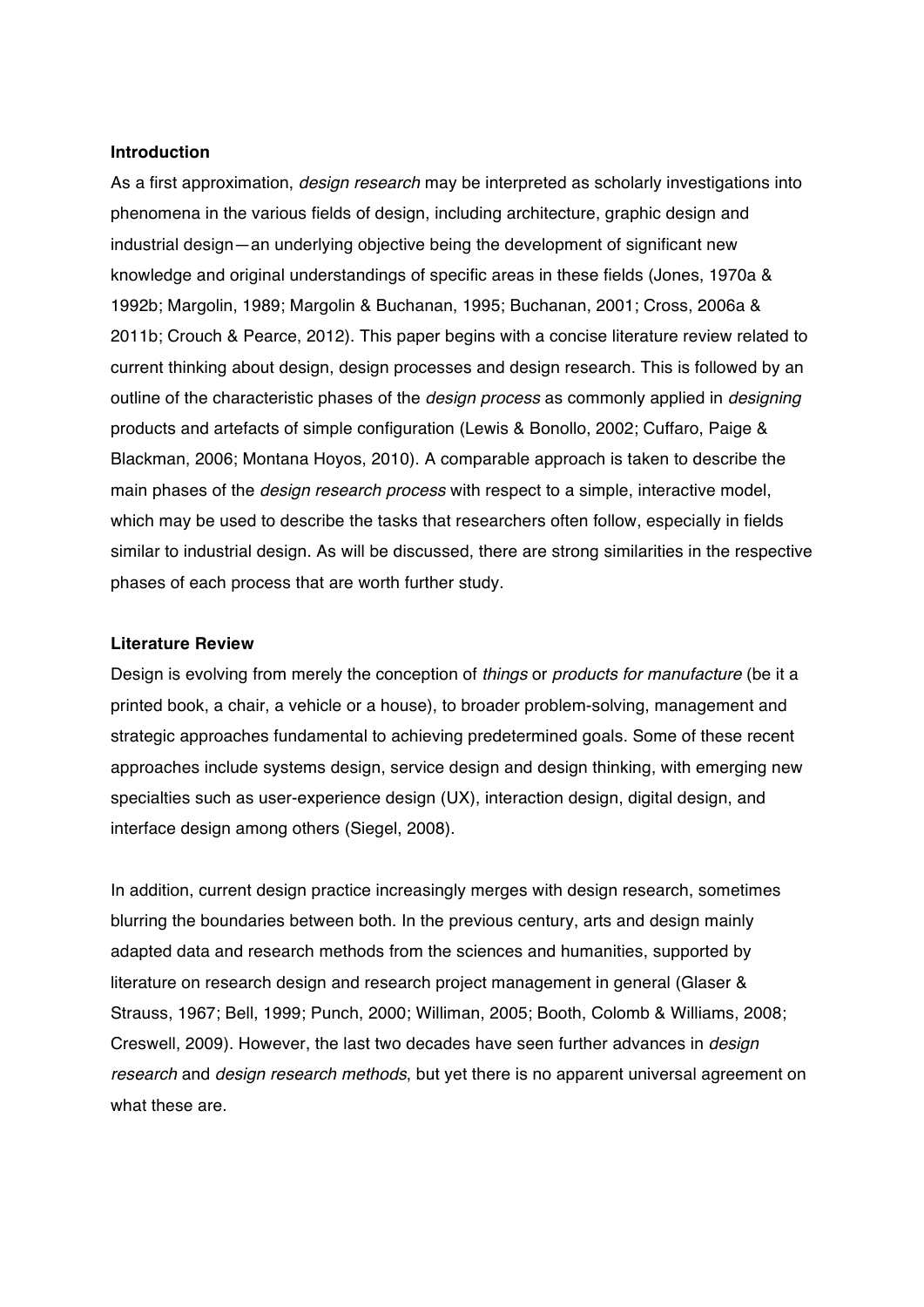There is no apparent single definition of *design research*. Interestingly, two books, *Design Research: methods and perspectives* (Laurel, 2003) and *Design Research* (Downton, 2004), as well as many academic research papers on art and design, use the categories established by Frayling in 1993, namely:

- Research *into* art and design
- Research *through* art and design
- Research *for* art and design (Frayling, 1993)

Although research *through* design is today widely accepted, more recently *constructive design research* has been defined as: *'*design research in which construction- be it product, system, space or media- takes center place and becomes the key means in constructing knowledge' (Koskinen *et al.*, 2011).

The relationship of *design practice* within research is also widely discussed nowadays and can be controversial, in the context of Art and Design postgraduate education, in terms of validity and academic rigour. As defined by Candy (2006), 'research in which practice is a central focus can be divided into two main types: practice-based and practice-led.' It is proposed that if the research *leads* primarily to new understandings about the nature of practice, it is *practice-led.* Alternatively, if the research includes a creative artefact as the *basis* of the contribution to knowledge, the research is regarded as *practice-based*.

This practice-based research is also understood as 'investigative designing, an act of systematic designing set within a research study, intended to generate reliable new knowledge, and where methods and outcomes are open to scrutiny or the application of design within a wider research context' (Durling & Niedderer, 2007). This conception poses interesting questions about the relationships between the process of 'systematic designing' and a 'research process', as discussed later.

Finally, doctoral education in design has been widely discussed (Durling & Friedman, 2000), and doctorates in general can be divided into PhDs and professional doctorates (for example DDes or Darts in the case of the latter). As cited by Durling & Niedderer, 'both degrees have a research agenda, though the difference between a PhD and professional doctorate has been expressed as the intention to produce a professional researcher in the former, and a researching professional in the latter' (Green & Powel, 2005)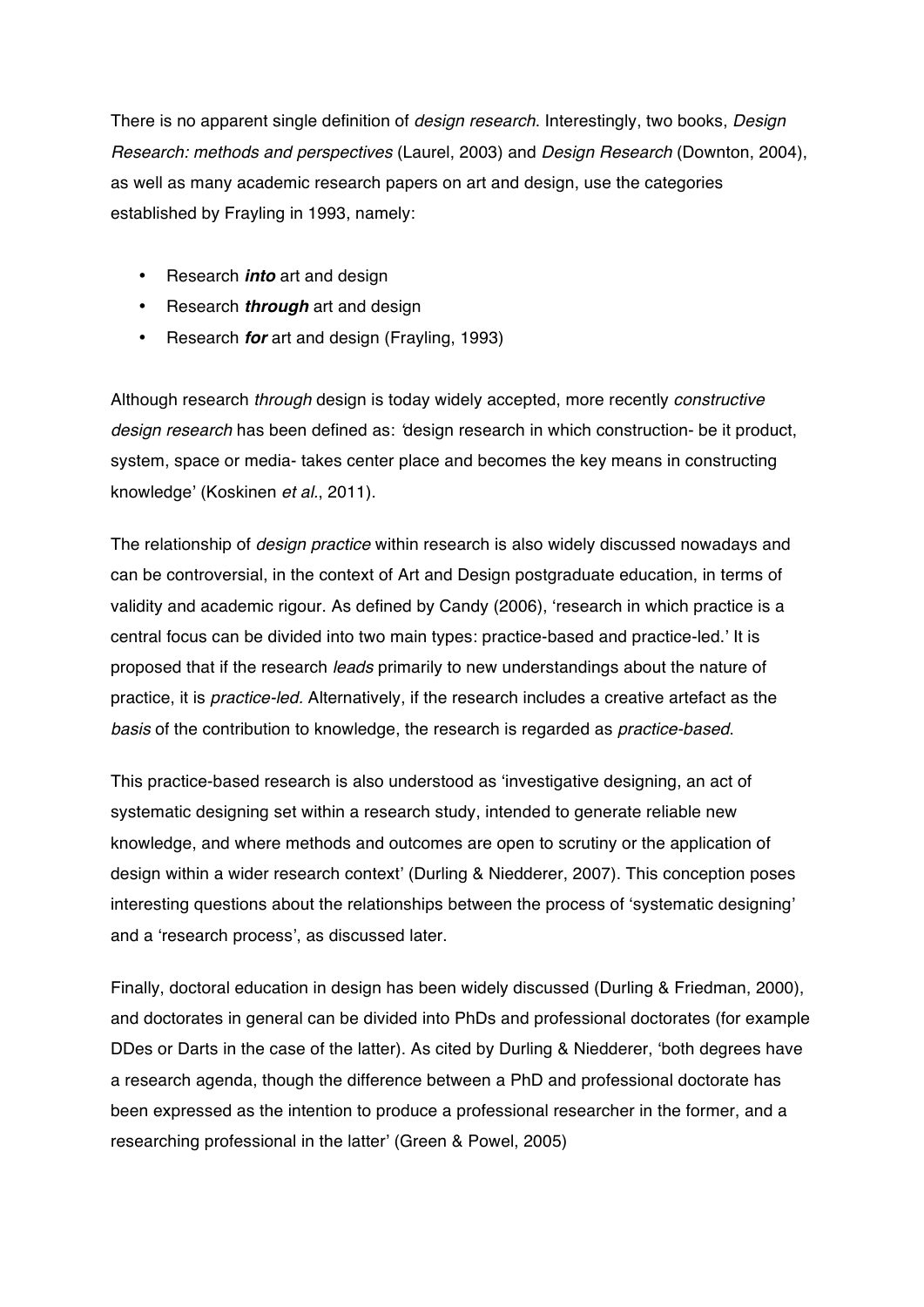This paper does not discuss *design research* in depth, nor tries to critique practice-related research approaches in art and design, but rather offers an intuitive comparison of the design and research processes in the context of PhD research, especially in industrial design and product design engineering.

# **Modelling the Design Process**

Design process models can vary in configuration depending on design discipline and academic or professional focus (Cuffaro, Paige & Blackman, 2006), but there are many similarities. Based on an extensive research, the *design process* can be modelled on the basis of five interdependent and iterative phases as shown in Figure 1, below (Lewis & Bonollo, 2002; Bonollo, 2010). In turn, each of these phases (or subprocesses) has a number of constituent elements that describe related tasks and information at a macro level of detail.



Figure 1: Typical (generic) model of the design process. TC (task clarification), CG (concept generation), ER (evaluation and refinement), DD (detailed design) and CR (communication of results).

Moving anticlockwise around the periphery of the semicircle, TC (1) represents the *task clarification phase* where information search is undertaken, the design problem is formulated and the design brief and product specifications are developed. CG (2) is *the concept generation phase* where several potential solutions to the design brief are proposed. This is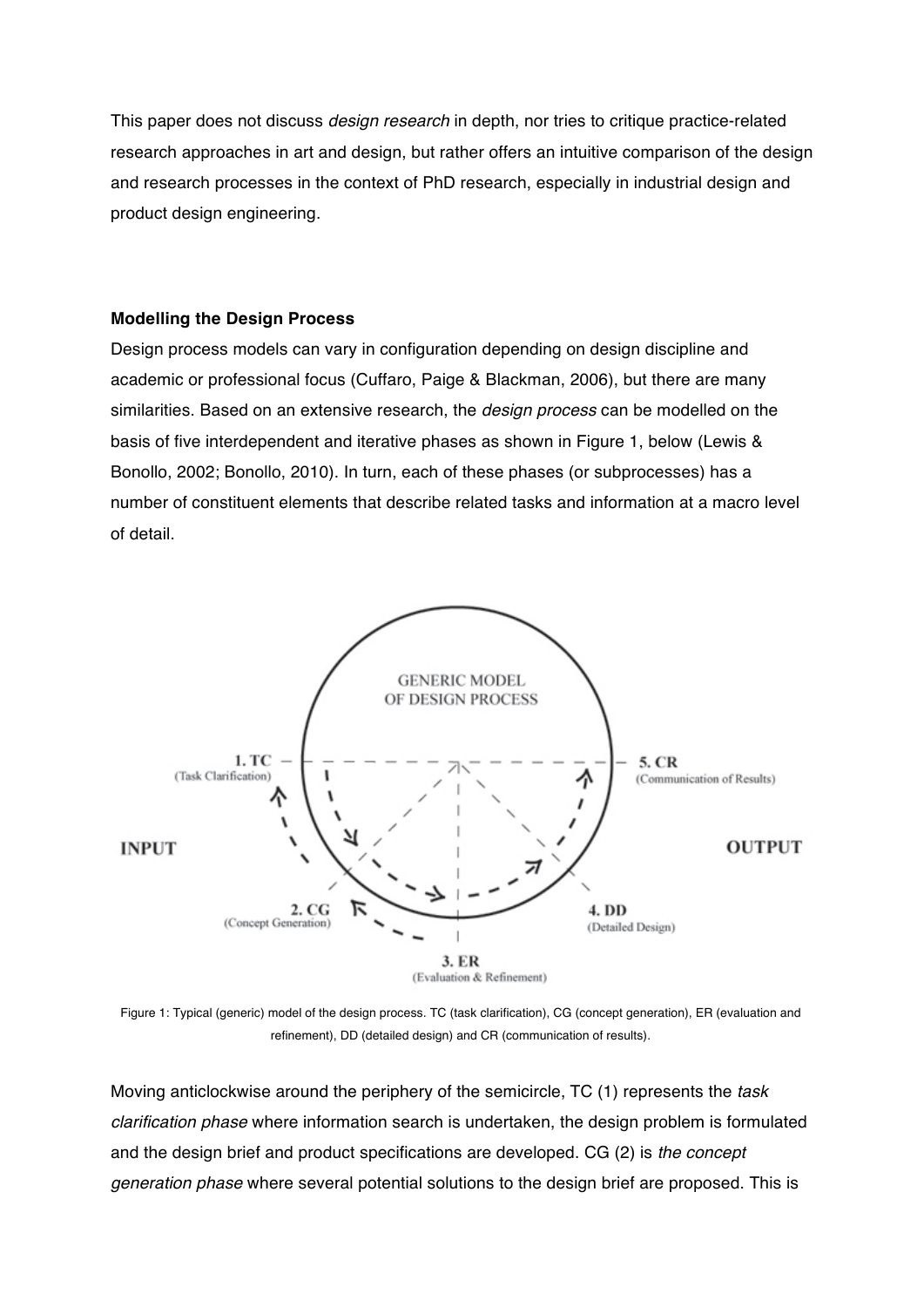usually followed by ER (3), an *evaluation and refinement phase* where a preferred solution is selected for further development and proof of principle. Phase 4 (DD) denotes the *detailed design phase* where the preferred concept is fully detailed through appropriate drawings, models and, if required, a three-dimensional model or functional prototype. Finally, CR (5) is the *communication of results* phase where the finalized design solution is explained by means of renderings, technical drawings and other media. Again, note that this interactive model, which can be configured in other ways (compared to the one shown in Figure 1), is only concerned with the macro level of the process and does not restrict nor direct how individual designers go about finding solutions to design problems in their own unique ways.

Referring to Figure 1, a well-understood objective in achieving an acceptable design outcome to a particular brief is to be able to move anticlockwise around the periphery of the semicircle in a continuum from point 1 (task clarification phase) to point 5 (communication of results phase) in the shortest possible time, and with as few iterations as possible (Green & Bonollo, 2002). The underlying procedural idea in this case is that the design problem is clarified progressively as the solution is generated. A steady, iterative progression from point 1 (TC) to point 3 (ER) is clearly required in order to arrive at a preferred solution concept and, understandably, designers may employ a combination of problem-solving approaches to reach this point as the need arises. For the sake of comparison with the research process described below, this model configuration has been rotated 90 degrees clockwise as depicted in Figure 2.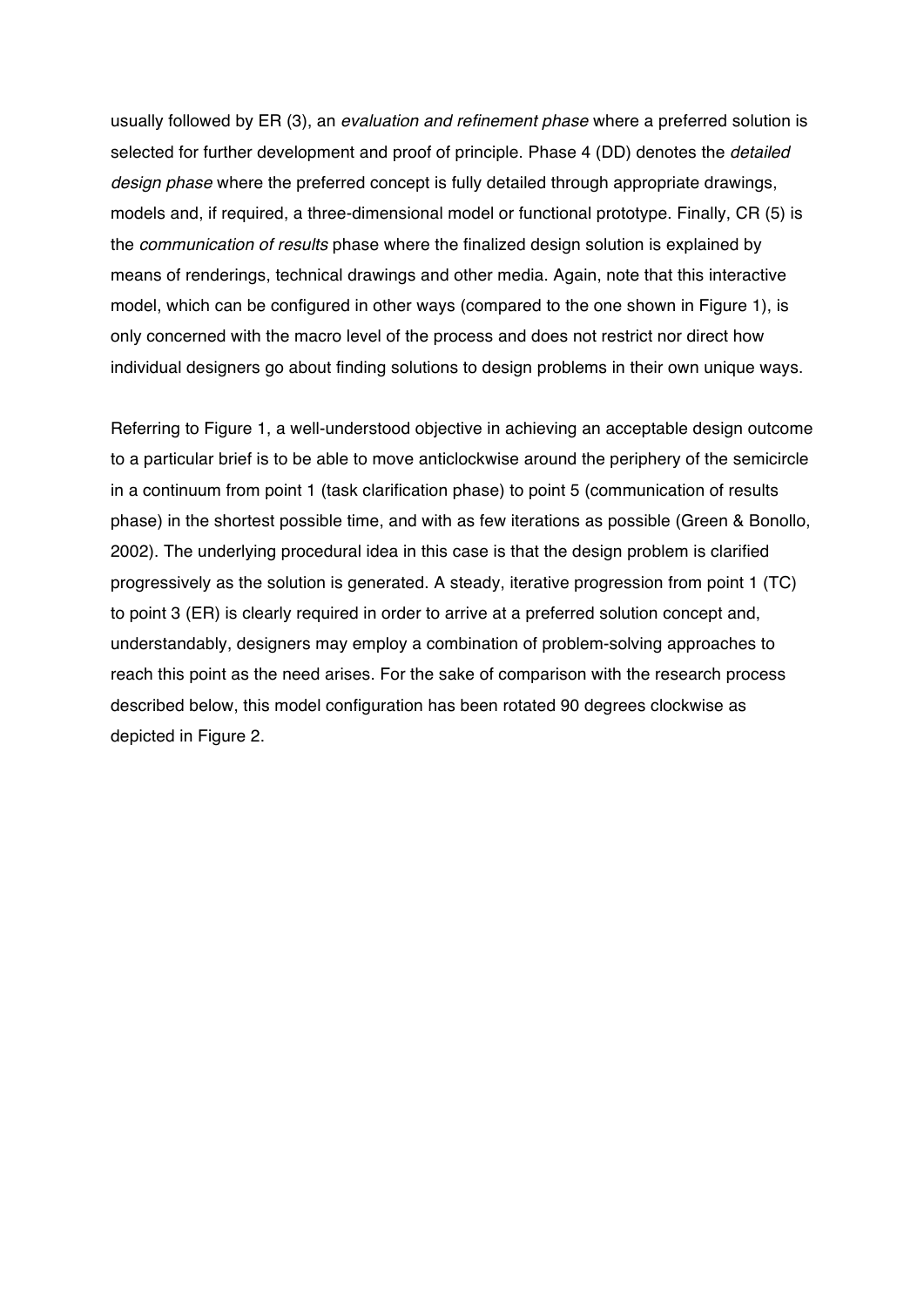# **INPUT**



## **OUTPUT**

Figure 2: Typical (generic) model of the design process, rotated for the purpose of comparison with model of the research process, as explained later.

### **Modelling the Research Process**

 $\overline{a}$ 

A model of a typical *research process* in higher education (design disciplines) <sup>1</sup> is shown in Figure 3, with the interdependent and iterative phases numbered 1 through 5, and configured in a similar manner to the design process above. In the authors' academic domain, this is consistent with the *research track* followed in many PhD and Professional Doctorate programs in design (Durling & Friedman, 2000; Green & Powel, 2005; Durling & Niedderer, 2007), at a macro level of activity and task description.

 $1$  This process syntax or schema is used widely by Industrial Design PhD students in the Faculty of Arts and Design at the University of Canberra.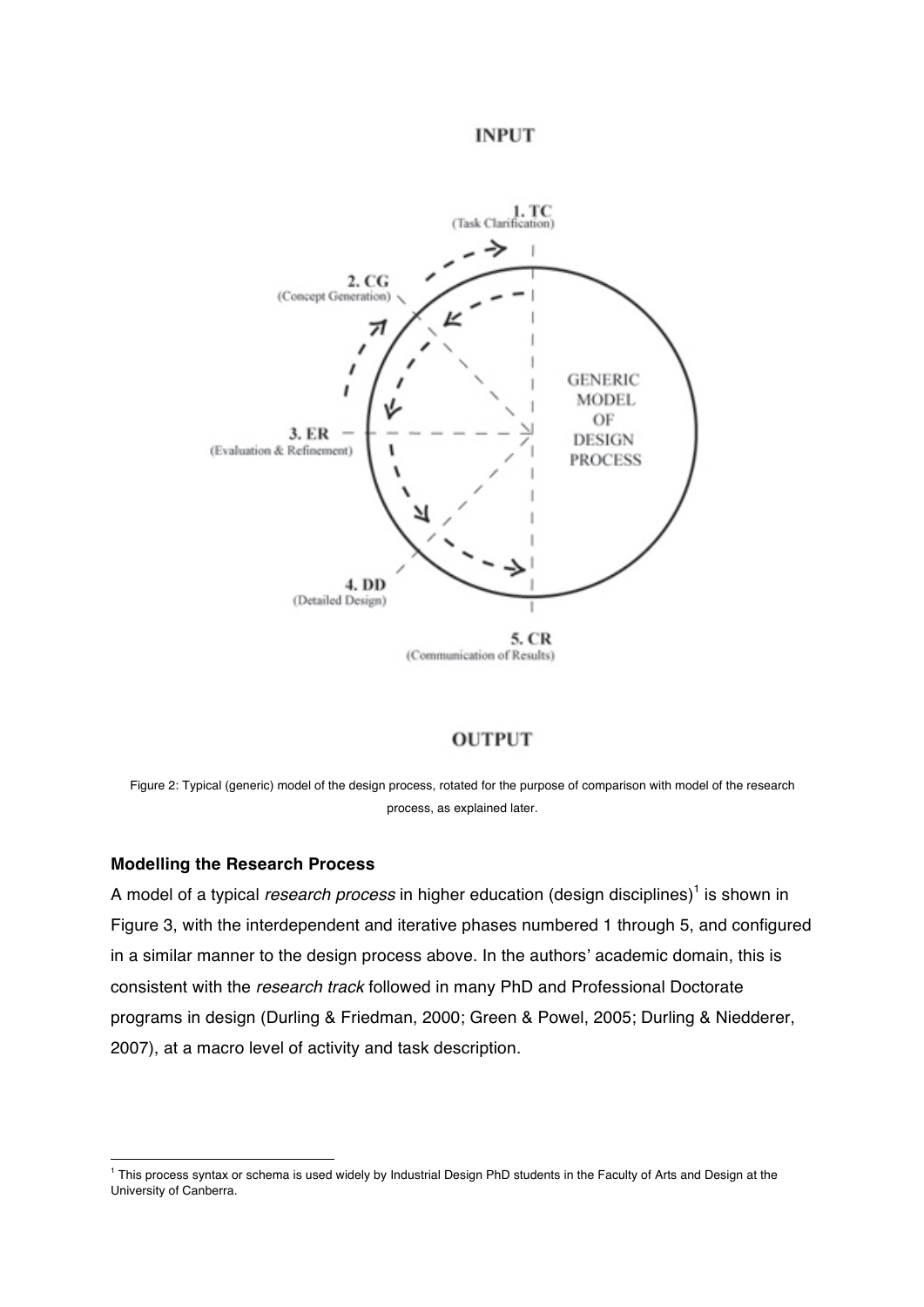However, it is realised that there are many ways of carrying out a research program and writing up a thesis, dissertation or exegesis. Consequently the number of these phases may be modified according to the substance of the research project undertaken. In addition, research is not a strictly lineal or sequential process since—whilst necessarily moving forward along the research time track to achieve an outcome—iterations can and often do occur between any of the phases shown. Moreover, the task content (information) of each component part of each phase can move from one phase to another, as is often influenced by the nature of the research project and the *investigative designing* (Durling & Niedderer, 2007) style of the researcher. Consequently, the boundaries between each phase can be quite *fuzzy*, and the final configuration of these phases and their content often flexible, bearing in mind that the respective time allocation is not reflected in this model. Nevertheless, by the end of Phase 3, the research process should be well defined with a clear *research design* (including *research methods*) and *experimental program plan* in place; otherwise it may be necessary to return to Phase 1 and start over with the resulting disappointment and loss of time.

#### **INPUT**



### **OUTPUT**

Figure 3: Typical (generic) model of the Research Process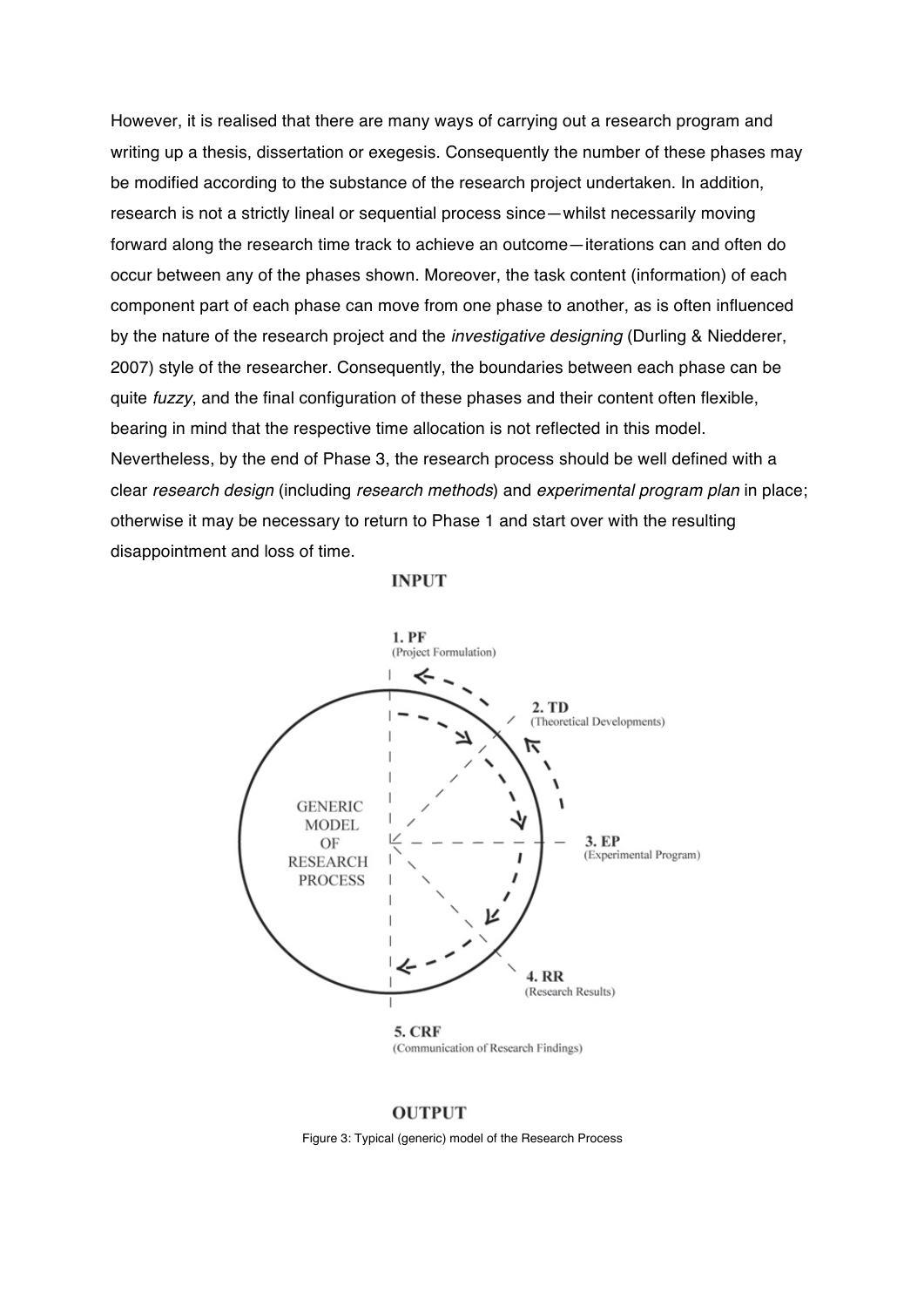In brief, and moving clockwise around the periphery in Figure 3, phase 1 (PF, project formulation) is primarily about formulating the research problem, which typically includes a research proposal with aims and research questions, hypotheses or propositions, an overall plan of the research, a literature review of the *state of the art* (including a summary of findings) and summary of possible gaps in knowledge that support the justification for the research. The *research proposal* is usually refined and formally accepted as part of this phase, with the research tasks clarified in reasonable detail (Punch, 2000).

Phase 2 (TD, theoretical developments) is concerned with conceptualising/theory building and modelling, i.e., *synthesis* based initially on the findings of the literature review, along with planning the empirical program to test or evaluate the theory. This may include constructing graphic or system models of the existing situation or phenomena identified in the findings and, hence, determining what research design/methods to use in developing new knowledge to add to these initial interpretations—for example, quantitative, qualitative and mixed methods (Booth, Colomb, & Williams, 2008; Creswell, 2009). This also includes formulating a plan to conduct the experimental program/field work using appropriate tools such as surveys, questionnaires, laboratory work and what product or system designing may be needed to reinforce the experimental program.

Phase 3 (EP, experimental program) is where the experiment/field work is conducted using the research design/plan developed in Phase 2. Empirical data are collected, coded, and processed with appropriate software packages, such as NVivo software for coding and analysing qualitative data, or statistical packages for analysing quantitative data, or both if mixed-methods of analysis are used.

Phase 4 (RR, research results) is about final theory building, modelling and validation based on the new data found in phase 3, summarising these findings including a discussion about the significance of the new knowledge proposed, explaining how these results may be deployed, and providing a summary of conclusions along with suggestions for further research. New models and original interpretations of the research investigation may be proposed, along with a review of the original research aims, in preparation for thesis writing in phase 5.

Finally, phase 5 (CRF, communication of research findings) is concerned with communicating the findings and conclusions of the research, which includes documenting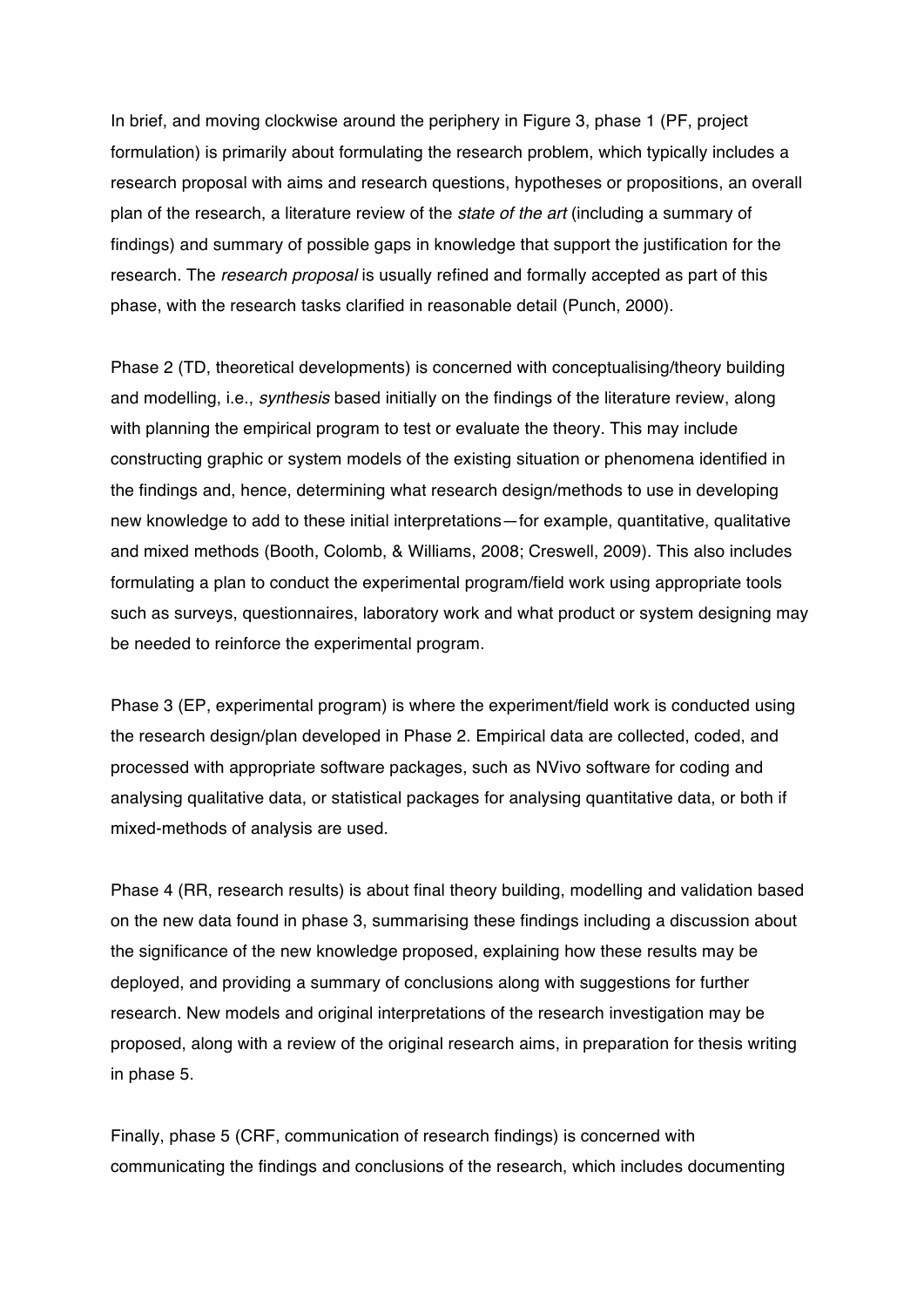the contribution to new knowledge—typically through a thesis, dissertation or exegesis along with suggesting areas for further research. The structure of the thesis or dissertation may follow the structure of the research process phases, but may be expanded into additional *chapters* depending upon the volume and rational organisation of the information to be documented. Although not specifically included in the diagram, a doctoral program would include the examination phase and communication of results through publications, etc.

## **Research and Design Process Relationships**

When compared one-on-one in Figure 4, below, the noted progression through the various phases of the *design process* is clearly very similar to what happens in the *research process*. Of course, both the design and research processes are part of respective *projects*. In both these projects, creativity and proposing new and socially worthwhile knowledge are fundamentally important objectives. Thus, due to the exploratory nature of both, the results might be unsuspected, and the nature of the processes iterative and cyclical in search of this novel and creative result (Amabile, 1996).

Some relationships of designing *in* research have been classified, for instance, *designing to test*, *designing quick and dirty*, *designing as demonstration*, *designing as ideal*, and *designing as creative exploration* (Durling & Niedderer, 2007). However, in keeping with the aims of this paper, further exploration of the relationships between the design process *and* the research process is now timely.

Interestingly, and mindful of the earlier explanations, it is realised from Figure 4 that the tasks described at the corresponding numerical phases of the design and research processes are similar and/or analogous with respect to their respective objectives and information content. That is, the tasks in PF (1) for *research* are similar in nature to those for *design* in TC (1) both are concerned with searching for relevant *information* to clarify the research or design problems. Likewise, the tasks in TD (2) are similar or analogous to those in CG (2)—both of these phases (or subprocesses) are preoccupied with conceptualising and developing theory and propositions.

At phase 3, the respective phases (EP and ER) are focused towards planning the experimental and practical side of the related processes.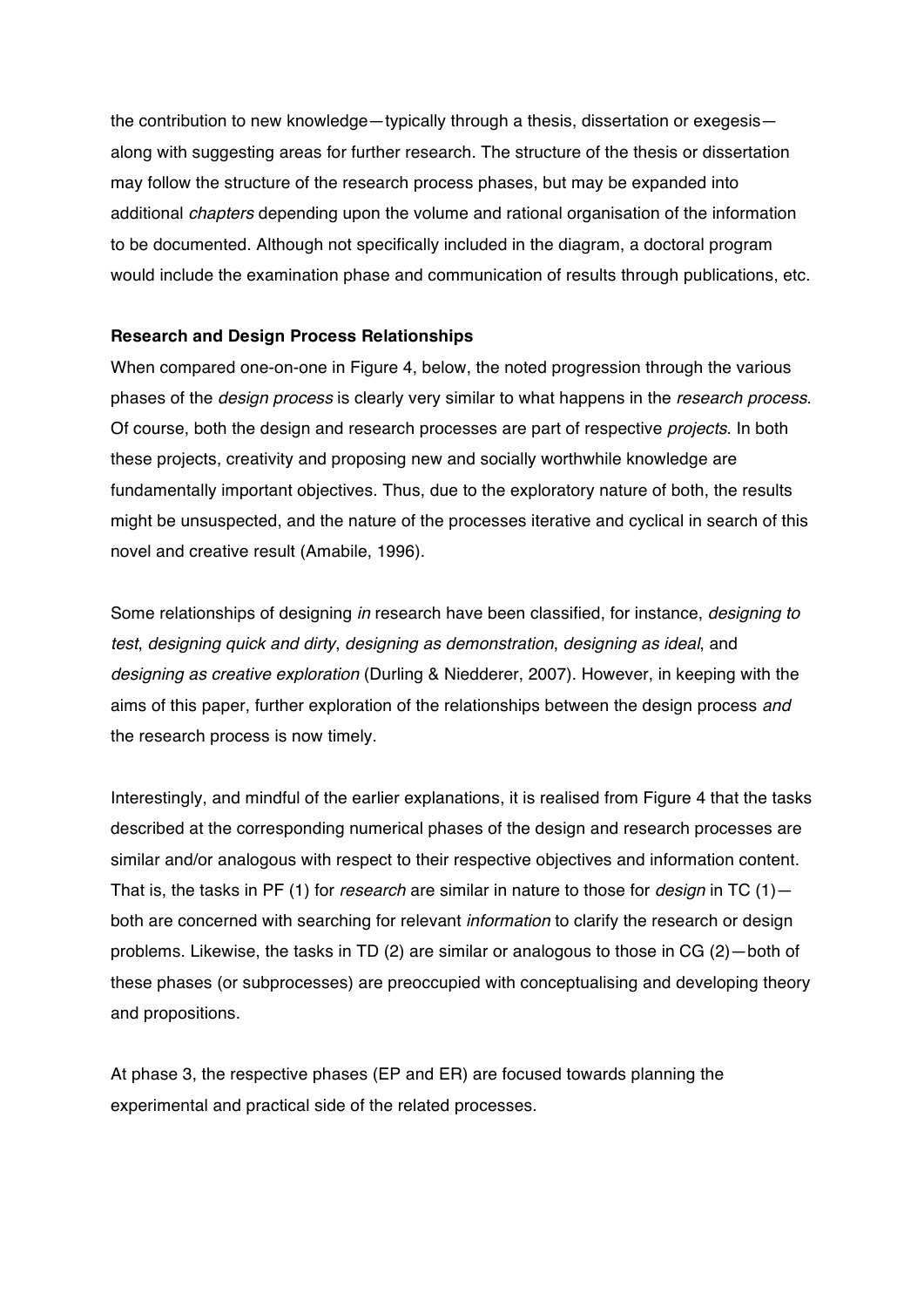

Figure 4: Graphic comparison of the *research* and *design* processes, respectively.

Similarly, phases 4 (RR and DD) are concerned with realising the outcomes of the respective projects, while the final phases in each process (CRF and CR) are all about communicating the results of each project. There are clearly parallel similarities and correspondences in each pair of design and research phases. With all of this *information processing* phenomena, however, there is still the question of deciding if the process is predominantly a research process *or* a design process *or* other possibility?

From a theoretical point of view, it is reasonable to assume that the research and design processes are not necessarily the same―this follows since the overall respective aims and evaluation criteria are often different and, moreover, the context can vary widely. Four of these possible variations in relationships are considered in the following Venn diagrams, labelled Figures 5 through 8, respectively. The related interpretations given below are hypothetical (i.e., without supporting empirical data) and for discussion purposes only, and are not meant to be definitive in any way.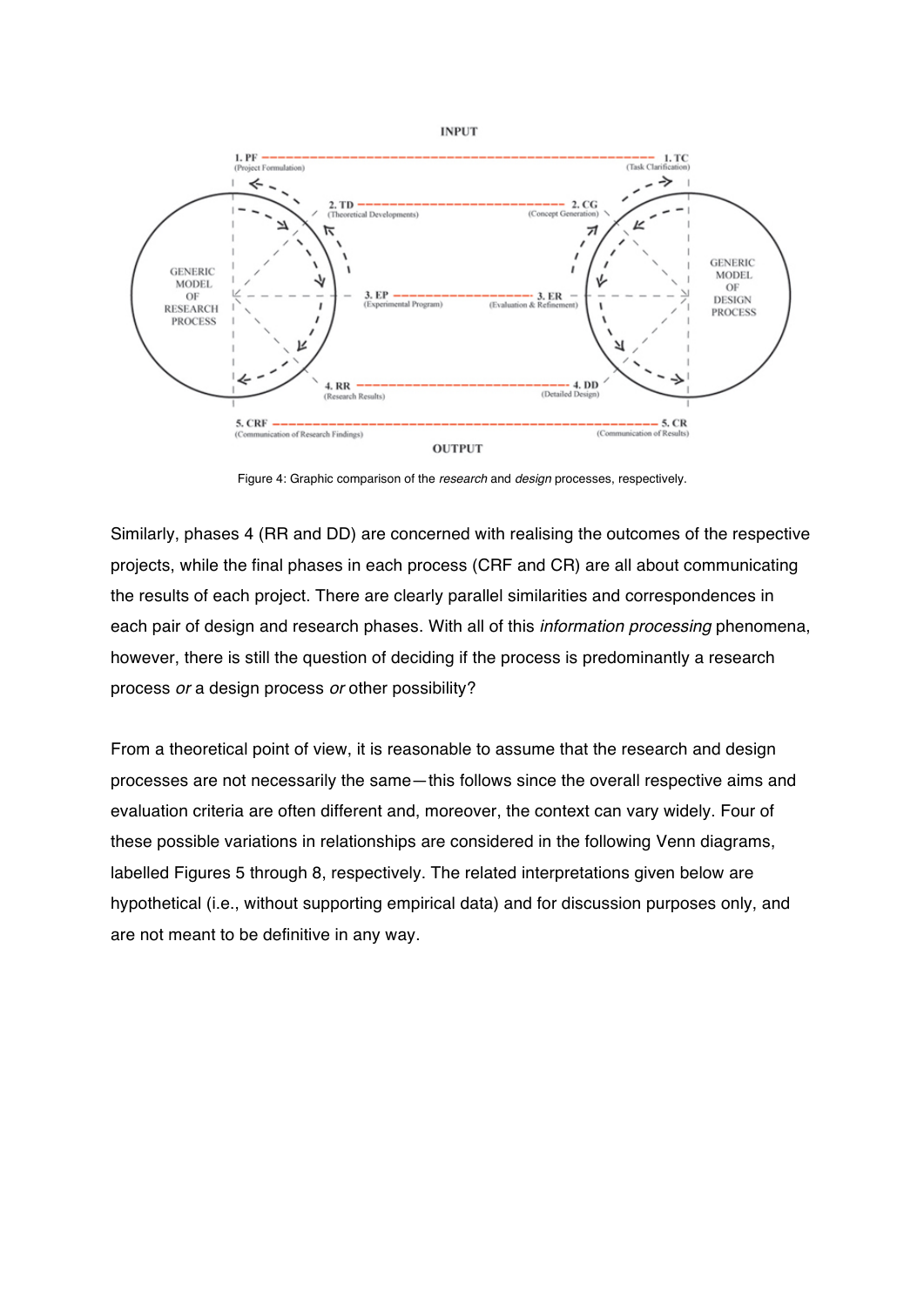

Figure 5: Case 1, Research Process is Project Predominant

In this first case (Figure 5), the dotted line around the periphery of the diagram represents the *union* of the two sets of information—noting that *tasks* may also be described simply as *information*—meaning the sum total of information in the research project. The area circumscribed by each process denotes the approximate quantum of information. As denoted by the respective areas, research information is clearly predominant and design is the subordinate, but necessary, process.

The *intersection* of the two sets, shown by the lighter shaded area, represents information common to both processes, or information that applies equally and may be classified as either research or design information. The relative size of these areas signifies the quantum of information contained in the respective processes. However, information excluded from the noted *intersection* (but included in the union) may be classified as *research* or *design* information but not both. This case may represent research projects where design is being used as a *vehicle*, or as a significant part of the project to test some theory. An example of this is designing a product such as a creative furniture object, or a tool (which in itself stands alone as a design project), with the aim of using this product to test the perceptions of users from different cultures, in the context of a bigger research project. In terms of Frayling's categories, this could be an example of *design for research.*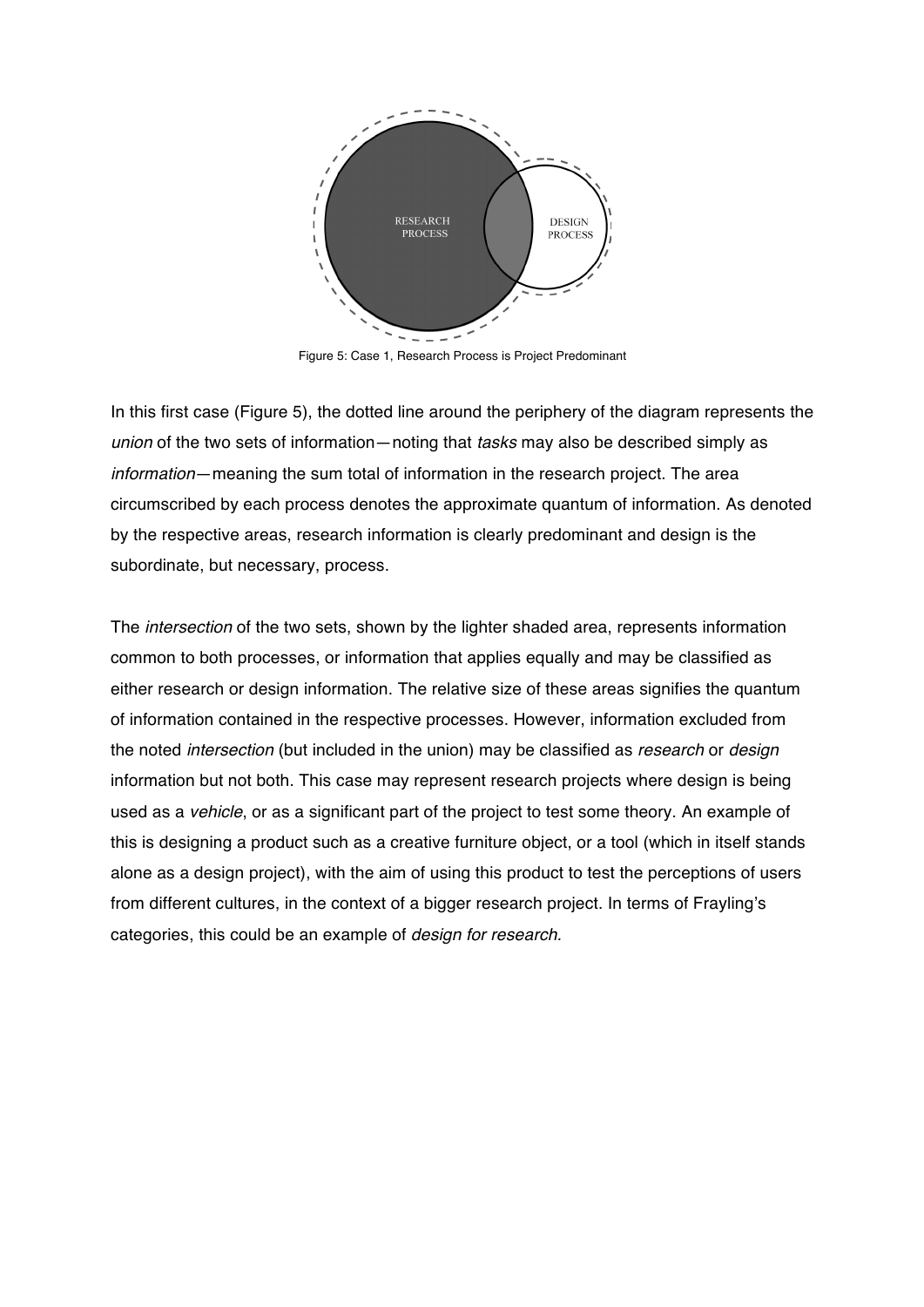

Figure 6: Case 2, Design Process is Project Predominant

Figure 6, above, illustrates the converse situation to case 1: the *union* and *intersection* of each set have a similar meaning, in terms of information content, as for the previous case. However, design information and, hence, the design process is the predominant partner in this case. As before, information excluded from the *intersection* shown is peculiar only to the respective processes. Case 2 is comparable to practice in professional design where substantial research is necessary in order to achieve the high level of creativity, quality and social worthwhileness desired. This situation is also related to new product designs and innovation, especially when linked to a new technology. The new technology may have evolved from an independent research process in itself, and informs the design process in order to create a novel product. In relation to Frayling's categories, this could be an example of *research for design.*



Figure 7: Case 3, Research Process as an inclusive part of the Predominant Design Process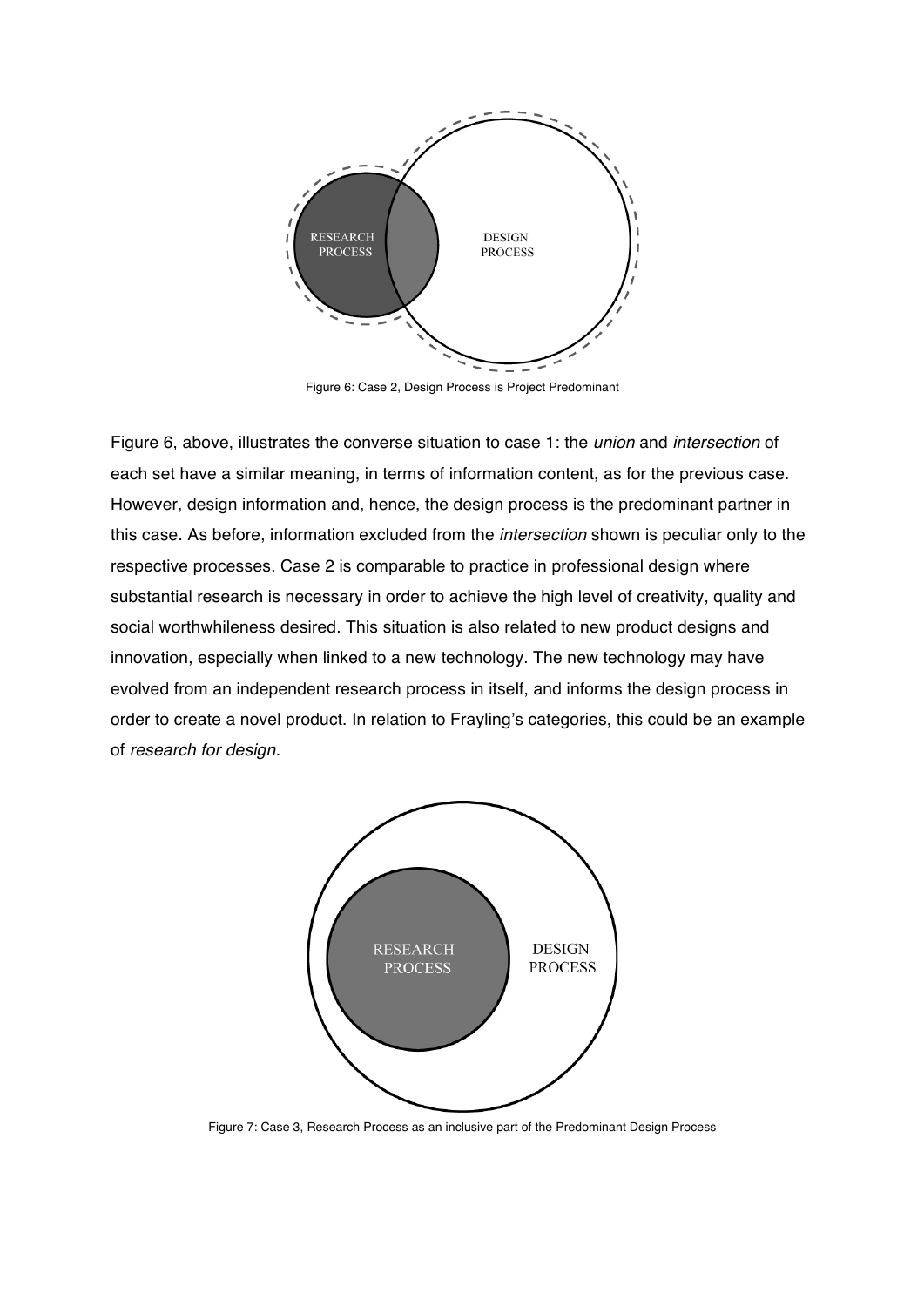In this third case, the design process is the predominant partner. The *union* of the two sets is inclusive since the research process information is subsumed or embedded in the design process set. Information in the shaded area (the research process set) is not unique to this process but may be classified as applying equally to both processes. Here research information can clearly vary in quantum so that the situation is more in line with common professional practice in design.

An example of this could be the re-design of a product, informed by market research. The market research does not operate by itself, but in its totality as part of the product development process, where various iterations of the same product are validated through specific market research and tests with potential users. In relation to Frayling's categories, this could be an example of *research within design*.



Figure 8: Case 4, Design Process as an inclusive part of the predominant research process

Finally, this fourth case represents the converse of case 3: research information is shown as predominant with design information as an inclusive part of the research process. As above, the information in the design process set is not unique to this process as it applies to both processes. In this case the design process may or may not be a significant part of the research process depending on the respective quantum of related information and the purpose of each process. An example of this could be a piece of equipment specifically designed and built for a research project. The piece of equipment is not a standalone design project, but is embedded within the research project. In relation to Frayling's categories, this could be an example of *design within research*.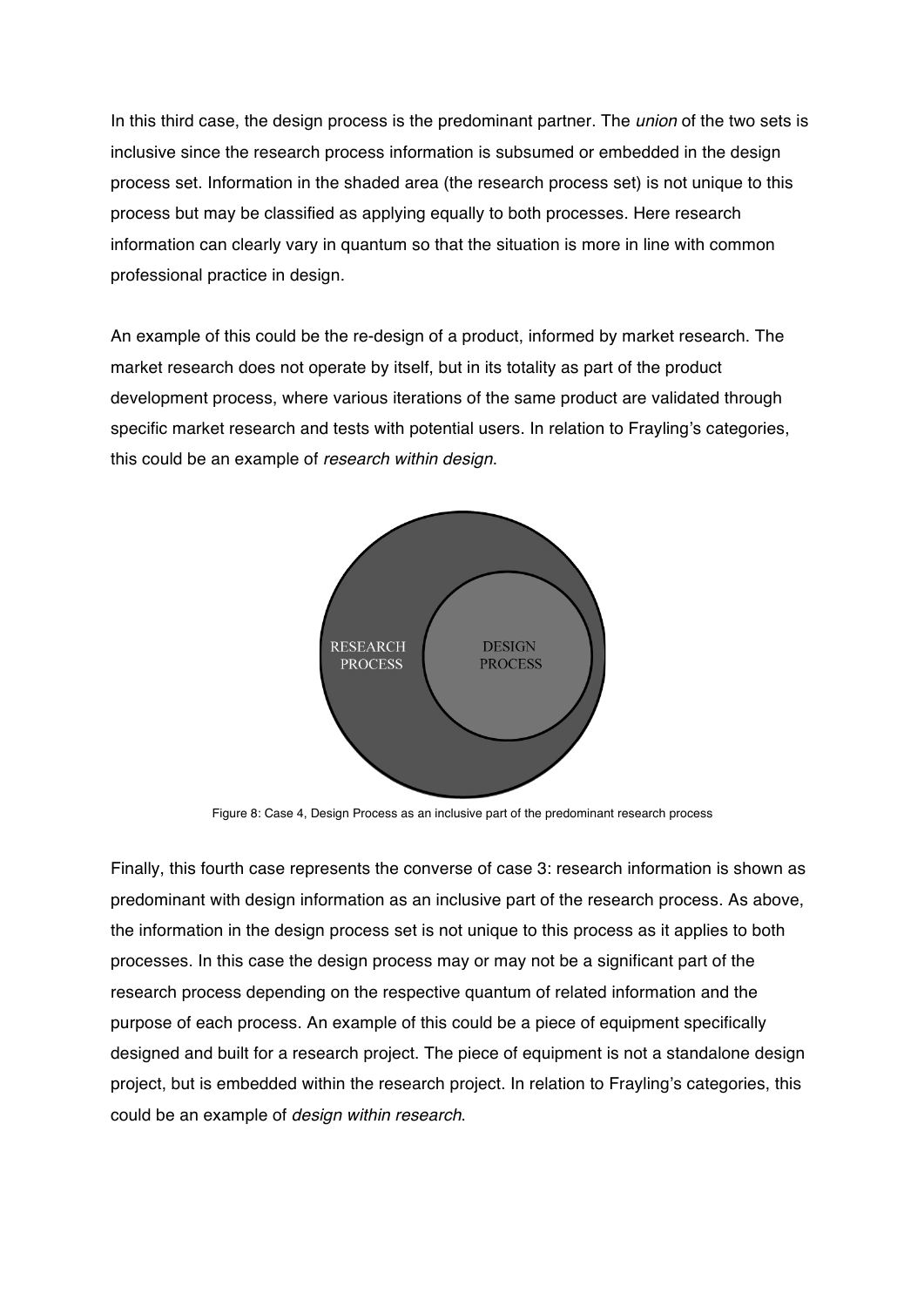## **Concluding Remarks**

The authors have explored important philosophical and practical relationships between the 'design process' and the 'research process' in the context of research in postgraduate Art & Design education. It has been proposed that that the 'research process' and the 'design process' are not necessarily the same, although there are valuable similarities that enhance design and research outcomes. Moreover, it is useful to explore these relationships in contexts such as posited by Frayling, as well as in the context of *information processing* to better understand the predominant design or research processes and their practical meaning.

A widely published, five- step generic model of the design process has been used to develop a comparable model of the research process, and to demonstrate the parallel similarities in these processes. In this framework, two models of *design within research*, and two models of *research within design* have also been presented, discussed and illustrated by concrete examples of possible design and research projects. Clearly, other relationship cases are possible and may be linked to actual case studies of research and design projects – there are no apparent hard and fast rules for interpreting the relationships between the research and design processes, and further research should prove useful.

The aim of the proposed models and related discourse is to contribute to a better understanding of design and research—hopefully, these will stimulate discussion and serve as useful tools for supervisors and students in planning design-related doctoral research projects.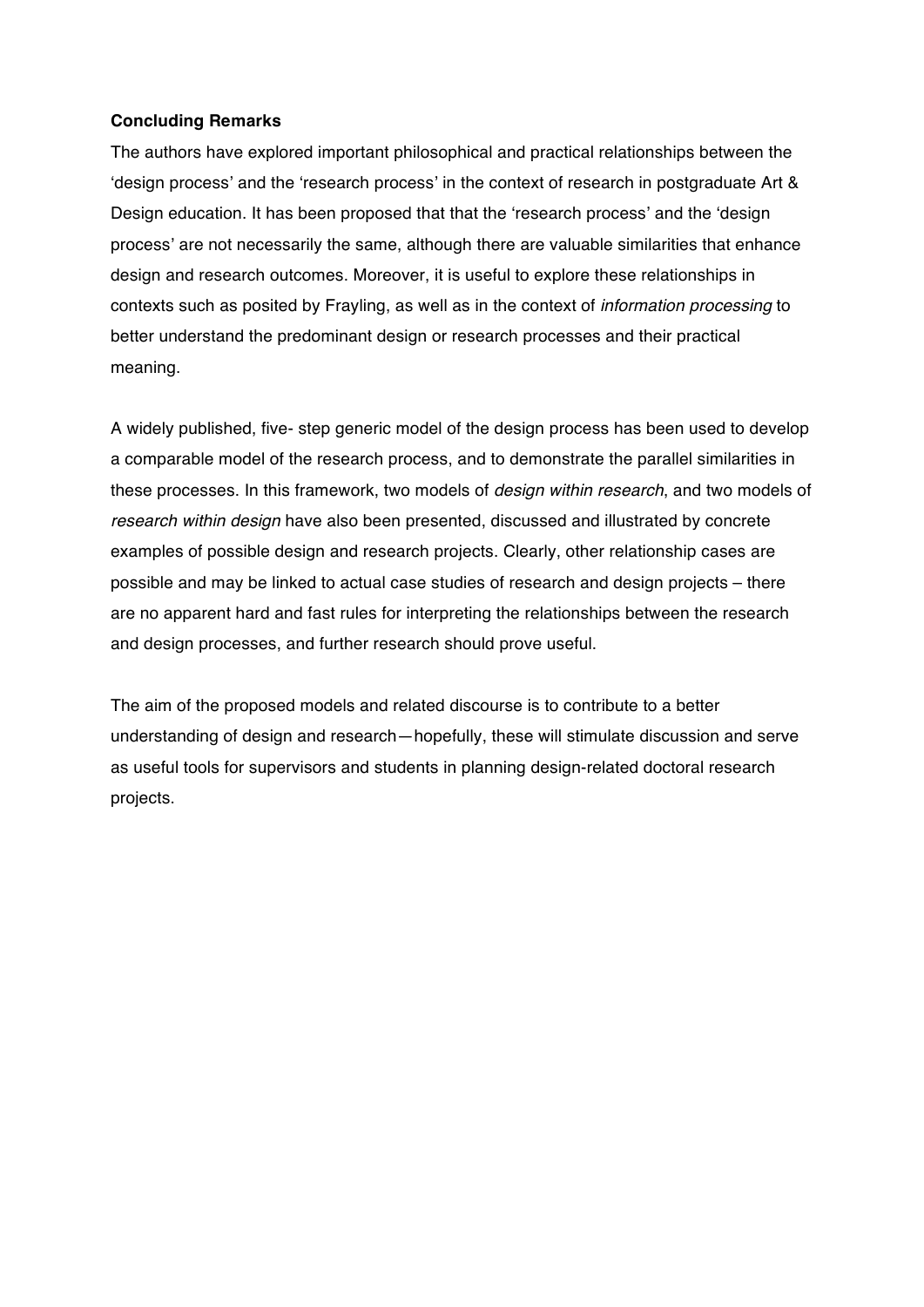### **Bibliography**

- AMABILE, T. (1996) *Creativity in Context; with Updates by Teresa M. Amabile,* Boulder: Westview Press.
- BELL, J. (1999) *Doing Your Research Project. A guide for first time researchers in education and social science,* Philadelphia: Open University Press.
- BONOLLO, E. (2010) *Product Design: A course in first principles*, ACT lb.publications@gmail.com
- BOOTH, COLOMB & WILLIAMS (2008) *The craft of Research*, Chicago: The University of Chicago Press.
- BUCHANAN, R. (2001) Design Research and the New Learning, *Design Issues*, 17(4).
- CANDY, L. (2006) *Practice based research, a guide*. Sydney: Creativity and Cognition studios, University of Technology. http://www.creativityandcognition.com/wpcontent/uploads/2011/04/PBR-Guide-1.1-2006.pdf [accessed August 8, 2012]
- CRESSWELL, J. (2009) *Research Design, Qualitative, Quantitative and Mixed methods approaches*, Sage Publications.
- CROSS, N. (2011) *Design Thinking*, Oxford: Berg.
- CROSS, N. (2006) *Designerly Ways of Knowing*, London: Springer-Verlag.
- CROUCH, C. & PEARCE, J. (2012) *Doing Research in Design*, London: Berg.
- CUFFARO, PAIGE, D. & BLACKMAN, C. (2006) *Process, Materials, and Measurements: all the Details Product Designers need to know but can never find*, Rockport.
- DOWNTON, P. (2004) *Design Research*, Melbourne: RMIT Press.
- DURLING, D. & FRIEDMAN, K. (2000) *Doctoral Education in Design*, *foundations for the future*, Staffordshire University Press.
- FRAYLING, C. (1993) Research in Art and Design, *Research Papers, Royal College of Art,*  $1(1)$ : 1-5.
- GLASER, B. & STRAUSS, A. (1967) *Your Research Project: a step by step guide for the first time researcher* (2<sup>nd</sup> edn.) Chicago: Aldine.

GREEN, L. & BONOLLO, E. (2002) The Development of a Suite of Design Methods Appropriate for Teaching Product Design, *Global Journal of Eng. Education,* 6(1).

GREEN, H. & POWEL, S. (2005) *Doctoral Study in Contemporary Higher Education*,

Maidenhead: Open University Press; Society for Research into Higher Education.

JONES, J. (1970; 1992) *Design Methods,* New York: John Wiley & Sons.

KOSKINEN, I., ZIMMERMAN, J., BINDER, T., REDTROM, J. & WENSVEN, S. (2011) *Design Research through Practice, from the Lab, Field and Showroom,* Elsevier.

LAUREL, B. (2003) *Design research, methods and perspectives*, Massachusetts: MIT Press.